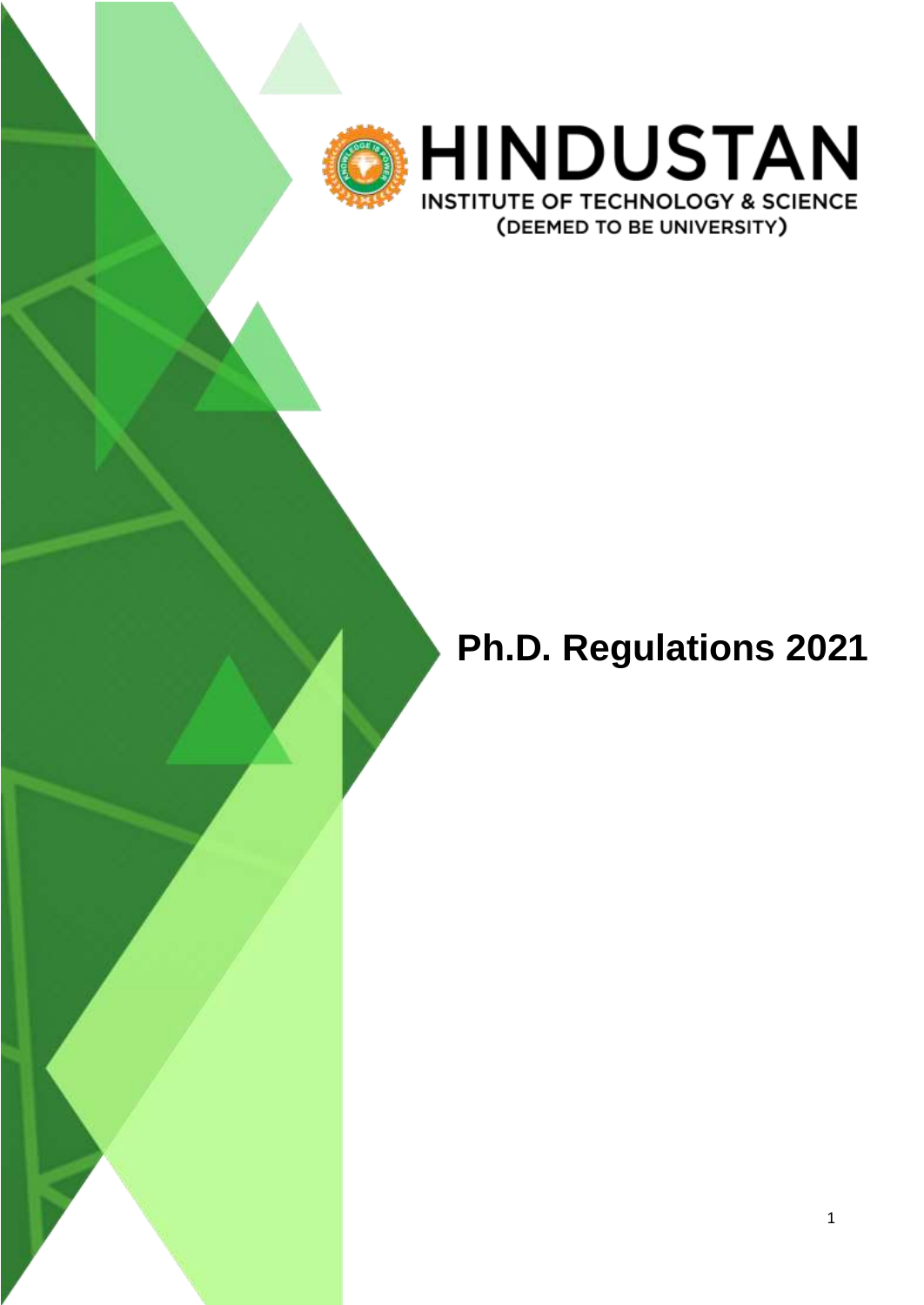# Table of Contents

| 1.0   |  |                                                                                   |  |  |  |  |
|-------|--|-----------------------------------------------------------------------------------|--|--|--|--|
| 2.0   |  |                                                                                   |  |  |  |  |
| 3.0   |  |                                                                                   |  |  |  |  |
| 4.0   |  |                                                                                   |  |  |  |  |
| 4.1.  |  | Minimum Educational Qualifications for Full Time / Part Time Research Scholars  4 |  |  |  |  |
| 4.1.1 |  |                                                                                   |  |  |  |  |
| 4.1.2 |  |                                                                                   |  |  |  |  |
| 4.1.3 |  |                                                                                   |  |  |  |  |
| 4.1.4 |  |                                                                                   |  |  |  |  |
| 4.1.5 |  |                                                                                   |  |  |  |  |
| 4.1.6 |  | Research scholars registering on part time basis (Part Time Internal/ External) 6 |  |  |  |  |
| 5.0   |  |                                                                                   |  |  |  |  |
| 6.0   |  |                                                                                   |  |  |  |  |
| 7.0   |  |                                                                                   |  |  |  |  |
| 8.0   |  |                                                                                   |  |  |  |  |
| 9.0   |  |                                                                                   |  |  |  |  |
| 10.0  |  |                                                                                   |  |  |  |  |
| 11.0  |  |                                                                                   |  |  |  |  |
| 12.0  |  |                                                                                   |  |  |  |  |
| 13.0  |  |                                                                                   |  |  |  |  |
| 14.0  |  |                                                                                   |  |  |  |  |
| 15.0  |  |                                                                                   |  |  |  |  |
| 16.0  |  |                                                                                   |  |  |  |  |
| 17.0  |  |                                                                                   |  |  |  |  |
| 18.0  |  |                                                                                   |  |  |  |  |
| 19.0  |  |                                                                                   |  |  |  |  |
| 20.0  |  |                                                                                   |  |  |  |  |
| 21.0  |  |                                                                                   |  |  |  |  |
| 22.0  |  |                                                                                   |  |  |  |  |
| 23.0  |  |                                                                                   |  |  |  |  |
| 24.0  |  |                                                                                   |  |  |  |  |
| 25.0  |  |                                                                                   |  |  |  |  |
| 26.0  |  |                                                                                   |  |  |  |  |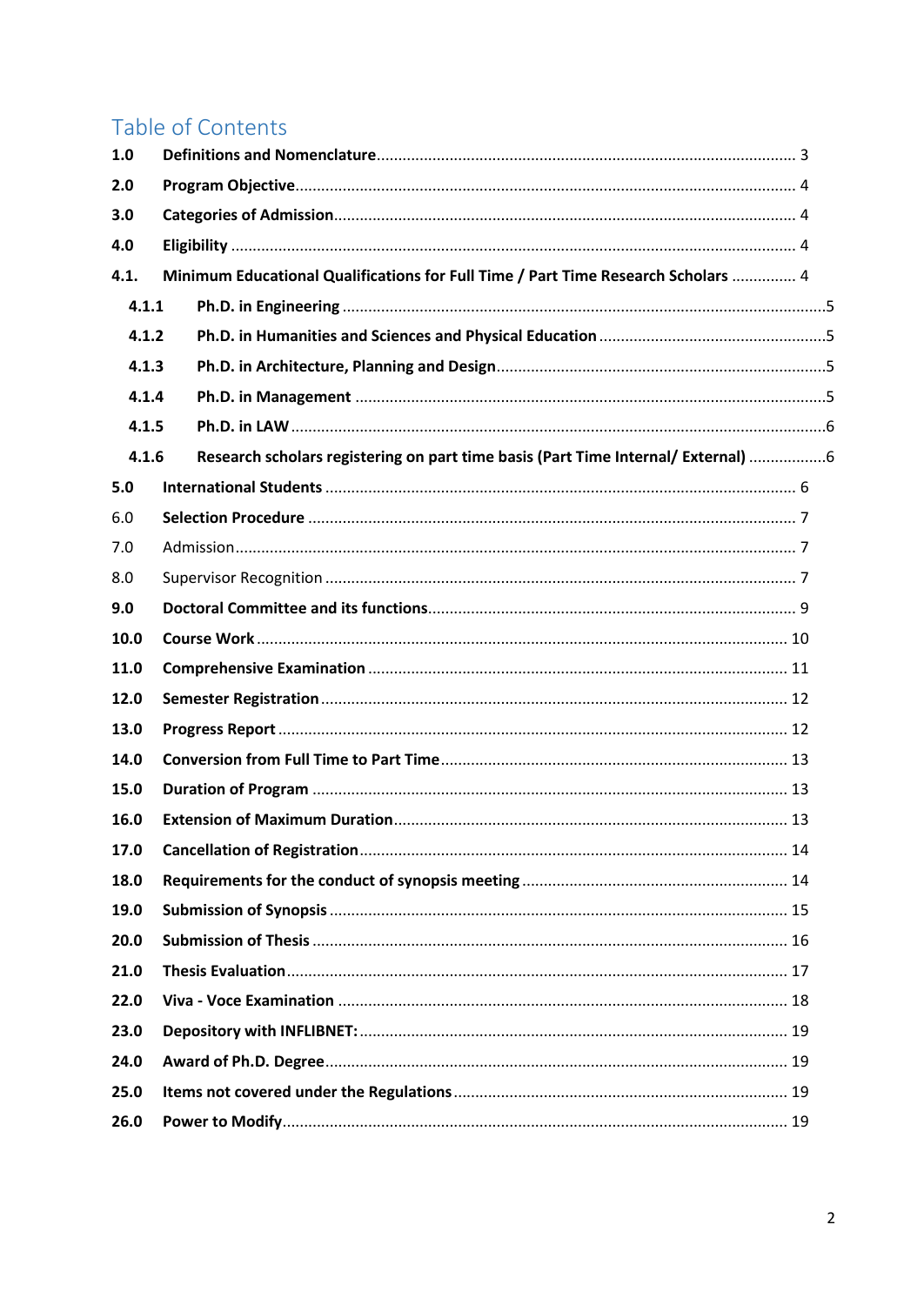#### <span id="page-2-0"></span>**1.0 Definitions and Nomenclature**

- 1.1 "HITS" means Hindustan Institute of Technology and Science (Deemed to be University)
- 1.2 "Programme" means Doctoral Programmes leading to award of Ph.D. in Engineering / Humanities and Sciences / Architecture and Planning / Management/ Law both Full Time and Part Time modes.
- 1.3 "Scholar" means any candidate admitted by the University either under Full Time mode or Part Time mode for pursuing Doctoral Programme for the award of Ph.D. degree of the University.
- 1.4 "Supervisor" means any full time faculty member of HITS who has been recognized by HITS to supervise the research scholars.
- 1.5 "DC" means a Doctoral Committee constituted by HITS for each Scholar to monitor the progress of his/her research work.
- 1.6 "Course" means a theory subject of PG programme/directed study/ Advanced Courses prescribed by the DC for the scholar to undergo as part of the Ph.D. Programme
- 1.7 "UGC" means University Grants Commission
- 1.8 "VC" means Vice Chancellor
- 1.9 "PG" means post graduate
- 1.10 "WOS" means Web of Science
- 1.11 "HOD" means Head of Department
- 1.12 "SCI" means Science Citation Index
- 1.13 "SCIE" means Science Citation Index Expanded
- 1.14 "SSCI" means Social Sciences Citation Index
- 1.15 "AHCI" means Arts & Humanities Citation Index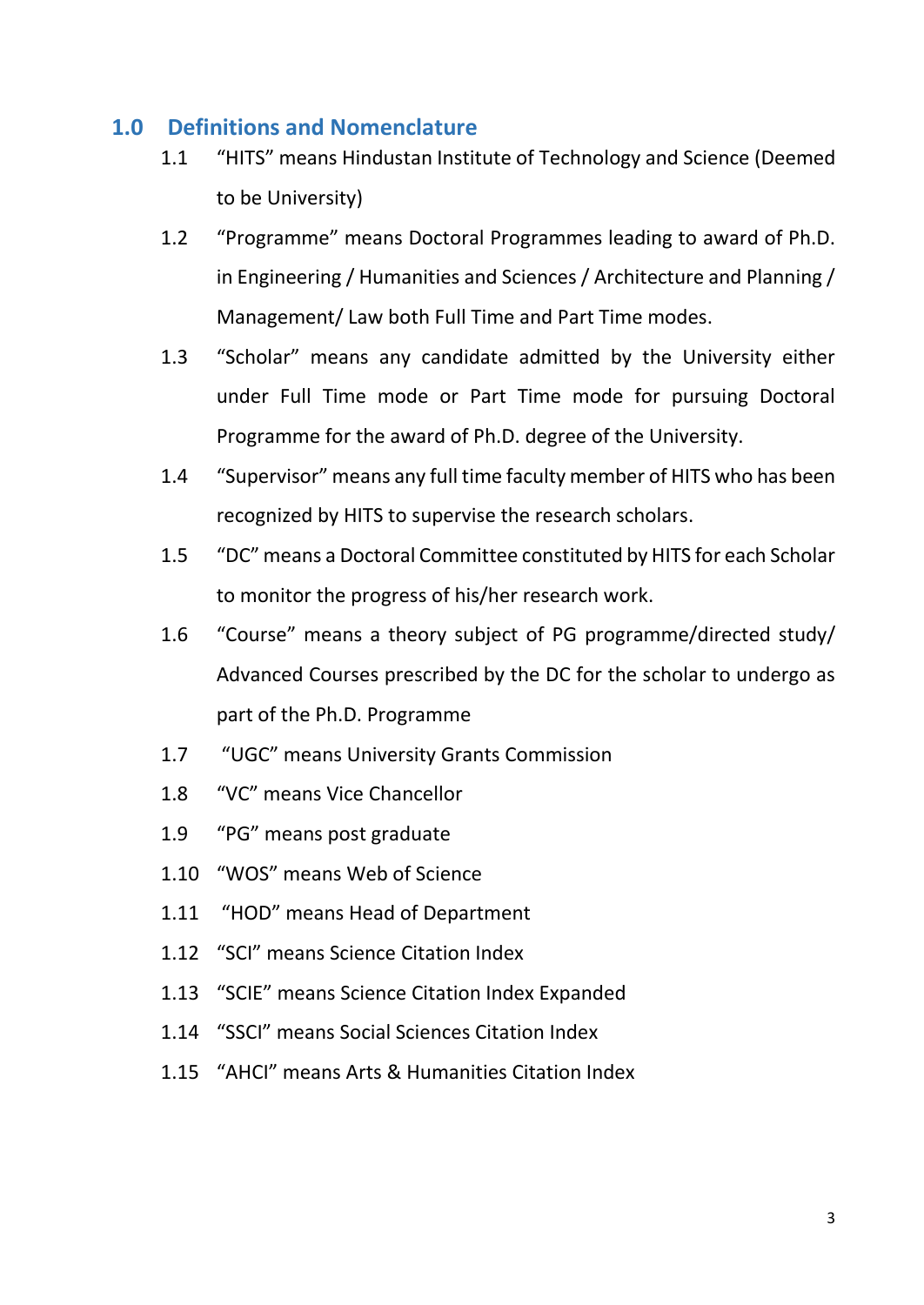#### <span id="page-3-0"></span>**2.0 Program Objective**

The objective of the Ph.D. program is to provide a congenial academic environment and infrastructure facilities to talented and suitably qualified candidates enabling them to undertake a substantial programme of individual research, involving the sustained exercise of independent critical powers, including the ability to use research outcomes to guide the development of the research programme and leading to a significant original contribution to knowledge in areas of current national and international importance at peer acceptance standard.

## <span id="page-3-1"></span>**3.0 Categories of Admission**

Candidates shall be admitted to the Ph.D. programme of the Institute under one of the following categories:

- 3.1 Full time scholars with or without Institute fellowship or with project support.
- 3.2 Research scholars who are staff/ Faculty members of HITS can register on part time basis (Part time – Internal).
- 3.3 Research scholars who are employed in Educational institutions, R & D organizations, National laboratories, Industry having R&D facilities, with minimum one year of experience can register on part time basis (Part time – External)

# <span id="page-3-2"></span>**4.0 Eligibility**

# <span id="page-3-3"></span>**4.1. Minimum Educational Qualifications for Full Time / Part Time Research Scholars**

 For all research programmes, it is mandatory that the candidate should have completed regular, fulltime and formal education in their previous degree programmes (UG and PG). However, those candidates who have obtained their master's degree through distance mode which are recognized by UGC-Directorate of distance education/AICTE as applicable are eligible. The minimum educational qualifications for admission to the Ph.D. programme of the Institute are as follows: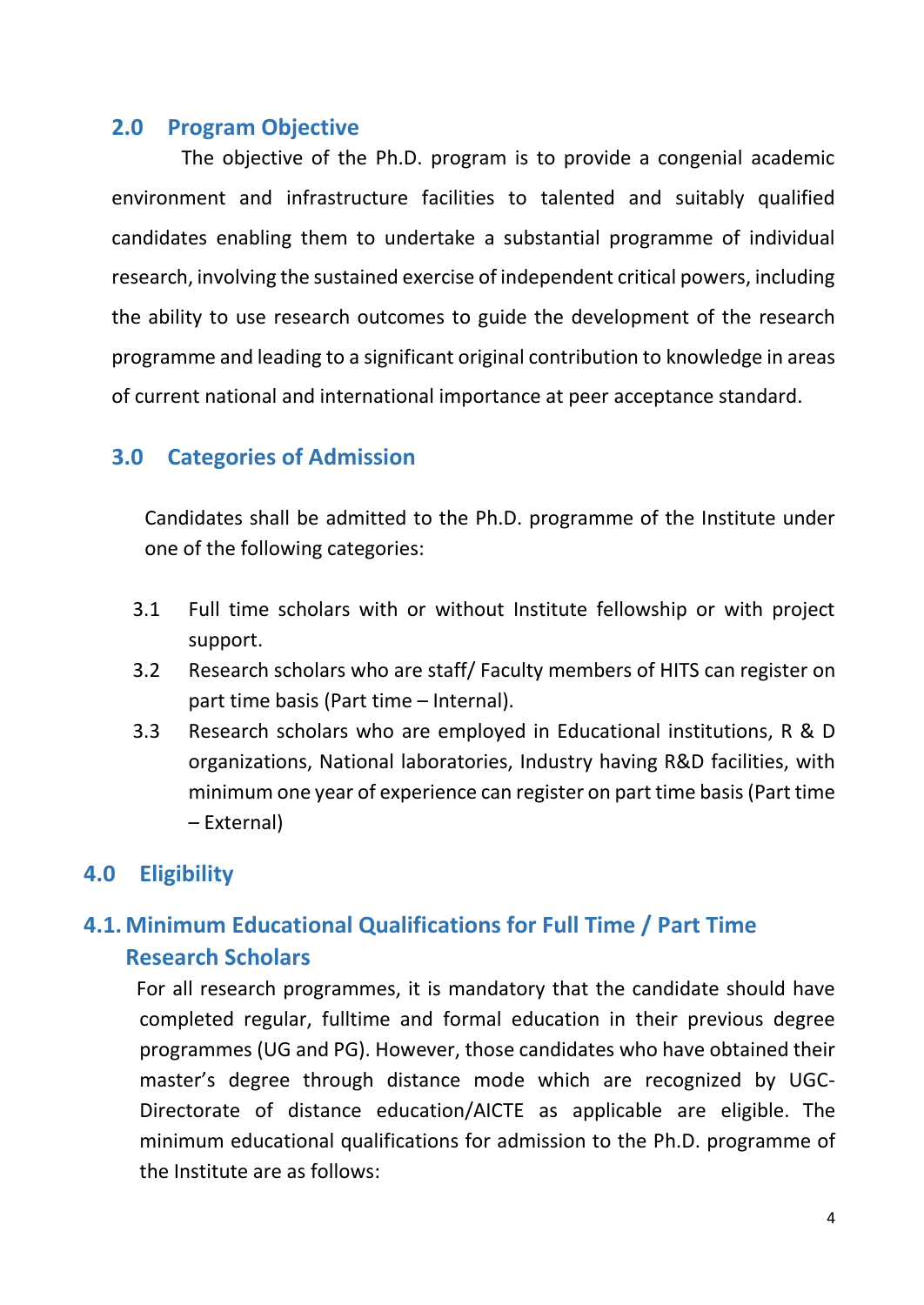#### <span id="page-4-0"></span>**4.1.1 Ph.D. in Engineering**

- a) Master's degree in Engineering/Technology in relevant discipline with a minimum of 55% marks /CGPA 5.7 on ten-point scale.
- b) Relaxation of marks/grades may be allowed for those belonging to SC/ST/OBC (non-creamy layer)/differently-abled and other categories of candidates as per the decision of the UGC from time to time.
- c) M.Sc. (Computer science), M.Sc.(IT) and MCA degree holders are not eligible to apply for Ph.D. in Engineering.

#### <span id="page-4-1"></span>**4.1.2 Ph.D. in Humanities and Sciences and Physical Education**

- a) Master's degree in relevant discipline of science, Humanities, Physical education, Library and Computer application with a minimum of 55% marks /CGPA 5.7 on ten-point scale.
- b) Relaxation of marks/grades may be allowed for those belonging to SC/ST/OBC (non-creamy layer)/differently-abled and other categories of candidates as per the decision of the UGC from time to time.

#### <span id="page-4-2"></span>**4.1.3 Ph.D. in Architecture, Planning and Design**

- a) Master's degree in relevant discipline with a minimum of 55% marks /CGPA 5.7 on ten-point scale.
- b) Relaxation of marks/grades may be allowed for those belonging to SC/ST/OBC (non-creamy layer)/differently-abled and other categories of candidates as per the decision of the UGC from time to time.

#### <span id="page-4-3"></span>**4.1.4 Ph.D. in Management**

a) Master's degree in relevant discipline from any recognized University/Institution in relevant field with a minimum of 55% marks /CGPA 5.7 on ten-point scale.

Or

Associateship of CA/ICWA/ACS/ICMA and a Bachelor's degree with a minimum of 60 % marks /CGPA 6.2 on ten-point scale.

b) Relaxation of marks/grades may be allowed for those belonging to SC/ST/OBC (non-creamy layer)/differently-abled and other categories of candidates as per the decision of the University Grants Commission from time to time.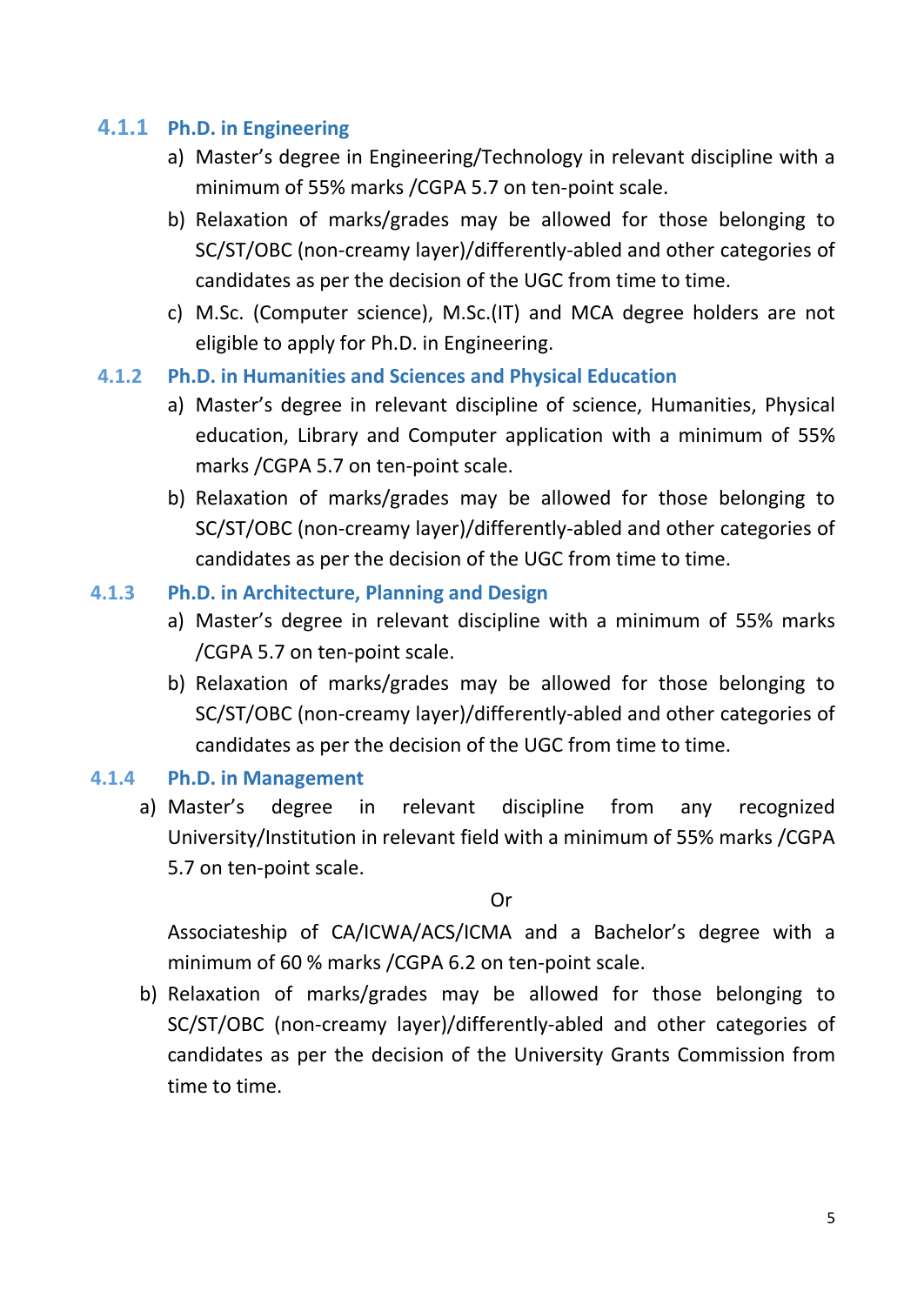#### <span id="page-5-0"></span>**4.1.5 Ph.D. in LAW**

- a) Master's degree in law (L.L.M/M.L.) from any recognized University/Institution in relevant field with a minimum of 55% marks/CGPA 5.7 on ten-point scale.
- b) Relaxation of marks/grades may be allowed for those belonging to SC/ST/OBC (non-creamy layer)/differently-abled and other categories of candidates as per the decision of the UGC from time to time.

# <span id="page-5-1"></span>**4.1.6 Research scholars registering on part time basis (Part Time Internal/ External)**

- a) The minimum educational qualifications are the same as prescribed for full time research Scholars in 4.1.1 to 4.1.5 for admission to the Ph.D. programme in the respective categories.
- b) Candidates working in other Universities/ Organizations with a minimum of one-year experience may be admitted to the Ph.D. programme of all disciplines under the part time category.
- c) HITS will not conduct Ph.D. Programmes through distance education mode.
- d) Candidates who obtained their PG or M.Phil. Degree from foreign Universities should produce equivalency certificate.
- e) Candidates should submit No objection certificate from the employer.
- f) Self-employed candidates must provide the official proof of employment with a self-declaration.

# <span id="page-5-2"></span>**5.0 International Students**

Foreign nationals with valid passport and visa may be admitted for the Ph.D. program subject to the following conditions

- a) Candidates with degrees from Indian Universities should have the same educational qualifications as mentioned in 4.0 for Indian students.
- b) Candidates with foreign degrees shall possess the minimum educational requirements equivalent to the qualifications mentioned in 4.1.1to 4.1.5.
- c) After admission, they should apply, through HITS, for necessary clearance from the Government of India for study in India.
- d) The fee for such candidates is payable only in USD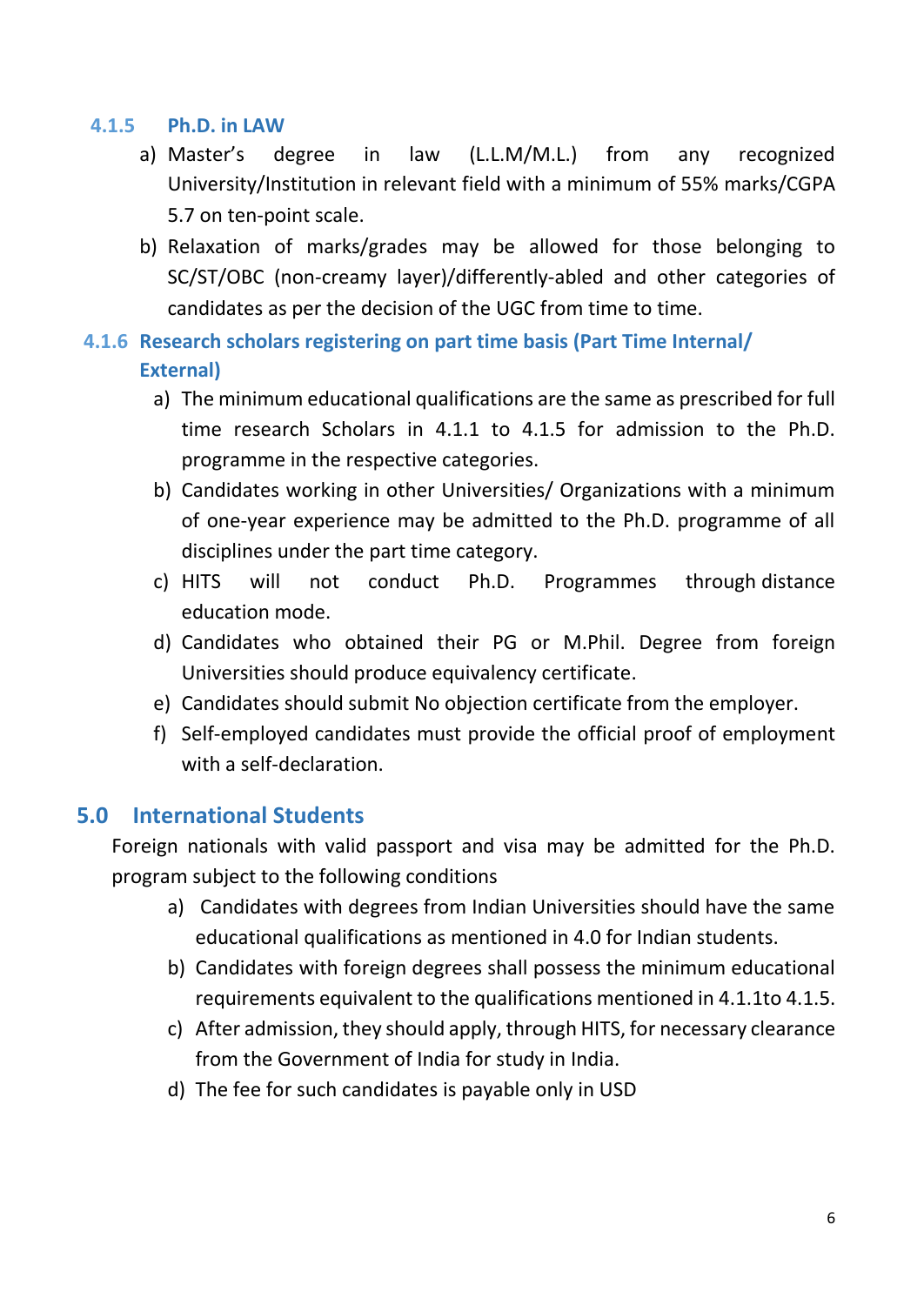# 6.0 **Selection Procedure**

- <span id="page-6-0"></span>**6.1** Eligible candidates possessing the minimum educational qualifications mentioned in 4.0 should apply in the prescribed application form (through proper channel wherever applicable) before the due date mentioned in the relevant notification issued by the University.
- **6.2** The applications by the candidates shall be processed by committees constituted by the Director/Dean (Research), HITS.
- **6.3** Such committees will scrutinize the applications for eligibility norms. They will also conduct test and interview for the eligible candidates as per UGC norms. Based on the performance in the test and interview, successful candidates shall be shortlisted by the committees for the purpose of admission.
- **6.4** For the shortlisted candidates, the committees shall nominate research supervisors, taking into account the area of research of the candidate (preference of the supervisor by the candidate may be considered) and the field of expertise of the supervisors. The recommendations of the committees will be forwarded to the Director (Research) for placing before the Vice-Chancellor.

#### <span id="page-6-1"></span>7.0 Admission

- 7.1 After consent of the Vice-Chancellor, the Registrar's Office will inform the candidate about his/her provisional selection for the Ph.D. program and ask him/her to pay the prescribed fees.
- 7.2 Ph.D. Research scholars are bound to remit their prescribed annual fees as per the instructions of HITS before admission.
- 7.3 After candidate pays the prescribed fees, the candidate is provisionally admitted and registered for the program effective from the first fee payment date.
- 7.4 The candidate shall submit joining report along with the copy of fee receipt to the Dean (Research) through concerned HOD, Supervisor(s) and the sponsoring institution, if any.

#### <span id="page-6-2"></span>8.0 Supervisor Recognition

8.1 Recognition of Supervisor for guiding research work will be accorded by the Vice Chancellor, on application to the Director (Research) through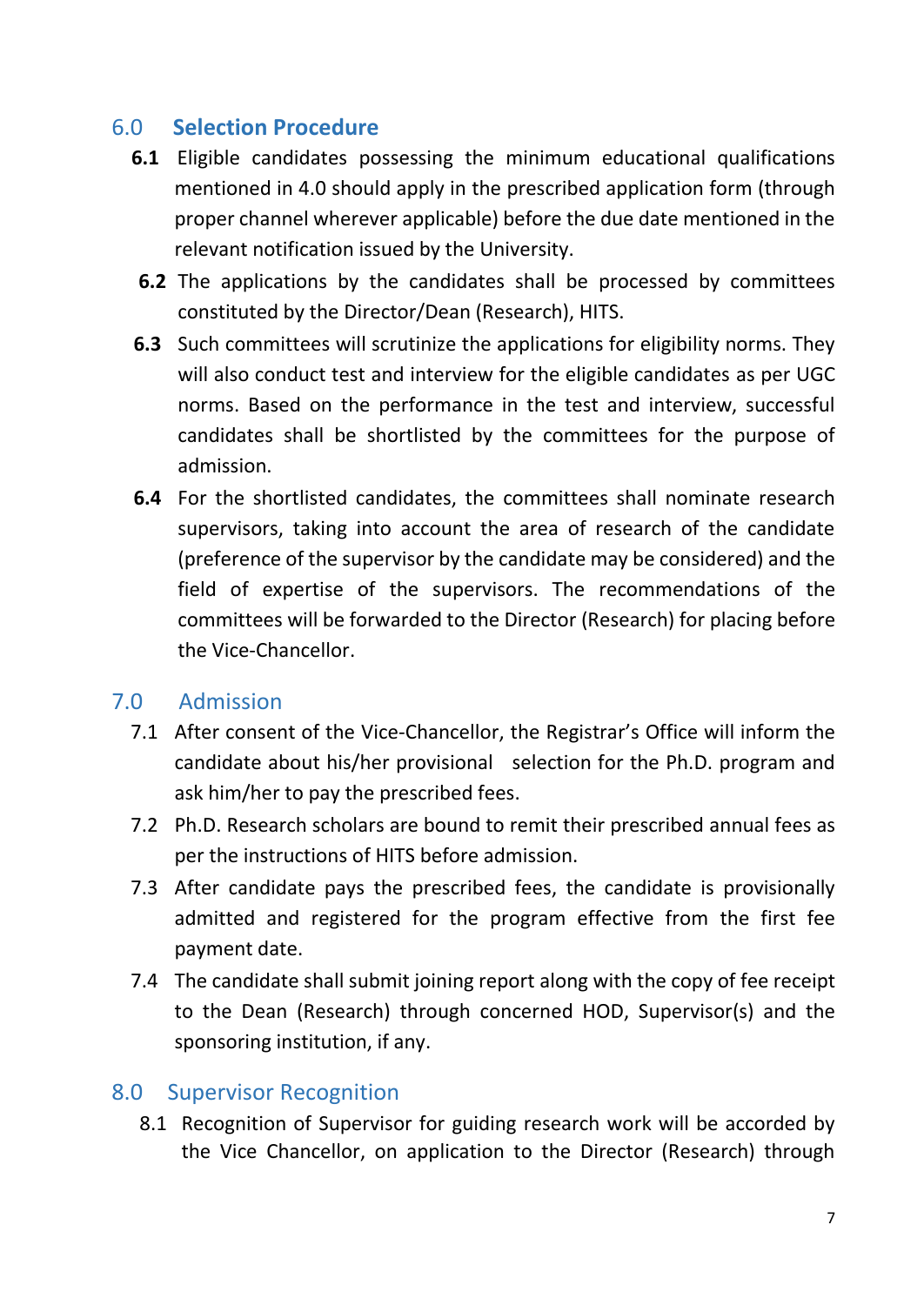proper channel in the prescribed format with the recommendation of HOD and Registrar.

- 8.2 The applications will be scrutinized by the Supervisor Recognition committee constituted by the VC. The committee shall submit its recommendations to VC for approval
- 8.3 Only a full time regular faculty of the HITS can act as a supervisor. External Supervisors are not allowed. Co- Supervisors can be allowed in interdisciplinary areas from within the university or from other related institutions with the approval of the VC.
- 8.4 Any regular Professor of HITS with a Ph.D. degree and with at least five research publications in indexed journals (Scopus/ SCI databases) and any regular Associate/Assistant Professor of HITS with a Ph.D. degree and at least two research publications in indexed journals(Scopus/ SCI databases) may be recognized as Research Supervisor
- 8.5 Areas/disciplines where there are no or only a limited number of refereed journals, the supervisor recognition committee may relax the above condition for recognition of a person as Research Supervisor with reasons recorded in writing.
- 8.6 Faculty with Ph.D. degree working in other educational institutions and who get themselves recognized by the Supervisor Recognition committee of the HITS can act as Co-supervisors.
- 8.7 Scientists working in public sector R&D organizations such as state and central government recognized institutes and private sector R&D organizations can act as co-supervisors after due recognition by the Supervisor Recognition committee of the HITS.
- 8.8 When a faculty member, who has supervised a candidate retires at the age of 65 as per UGC norms, he/she can continue to be a supervisor of his/her existing candidates. In such a case, a faculty who is in service shall be appointed as a co-supervisor. The supervisor will be invited for all meetings in which the candidate's work is reviewed.
- 8.9 In case a faculty member supervising a candidate goes on leave exceeding 6 months, another faculty member will be appointed as co-supervisor of the candidate.
- 8.10 The allocation of Research Supervisor for a selected research scholar shall be decided by the selection committee depending on the number of scholars per Research Supervisor, the available specialization among the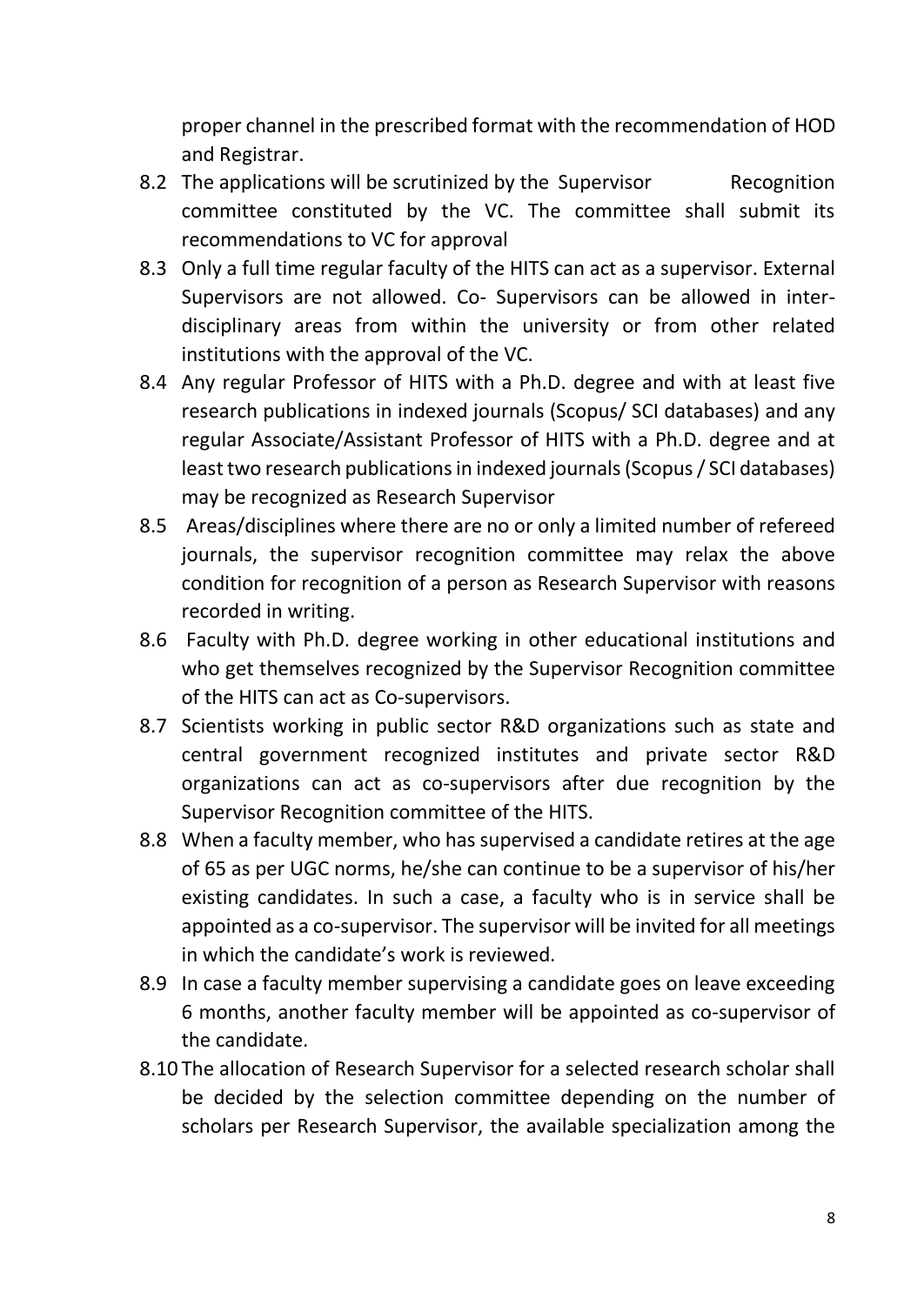Supervisors and research interests of the scholars as indicated by them at the time of interview.

- 8.11 A Research Supervisor/Co-supervisor who is a Professor, at any given point of time, cannot guide more than Eight (8) Ph.D. scholars. An Associate Professor as Supervisor/Co-supervisor can guide up to a maximum of six (6) Ph.D. scholars and an Assistant Professor as Supervisor/Co-supervisor can guide up to a maximum of four (4) Ph.D. scholars.
- 8.12 If a supervisor resigns from the job, the transfer of his/her candidate to new supervisor must be ensured by the person resigning and such transfer must be approved by the Vice chancellor through Dean(Research) However, an extension of 3 months' may be granted to the supervisor by VC before the transfer of the candidate. Relieving order will not be issued until and unless the transfer of candidates is complete.
- 8.13 If a candidate desires for a change of supervisor, a request must be submitted by the candidate to Dean (Research) with valid reasons. This request shall be discussed and approved by the DC (in the absence of present supervisor) and submitted to the VC for final approval.

# <span id="page-8-0"></span>**9.0 Doctoral Committee and its functions**

9.1 There shall be a DC for each Ph.D. scholar to monitor the progress of the scholar. The Supervisor will submit a panel of names with a brief research profile of each person, indicating the specialization, to Dean (Research), forwarded by HOD, for the constitution of the DC, within two weeks of registration of the candidate.

| 1 | Head of the concerned Department / Dean (Research)*     | $\bullet$ | Chairman |
|---|---------------------------------------------------------|-----------|----------|
| 2 | Supervisor                                              |           | Convener |
| 3 | Co-supervisor if any                                    |           | Member   |
| 4 | One faculty expert member of HITS nominated by Dean     |           |          |
|   | (Research)                                              |           | Member   |
|   | (from a panel of 3 names provided by Supervisor through |           |          |
|   | HOD)                                                    |           |          |
| 5 | One external expert member nominated by Dean (Research) |           |          |
|   | (from a panel of 3 names provided by Supervisor through |           | Member   |
|   | HOD)                                                    |           |          |

9.2 The following will be the composition of the DC: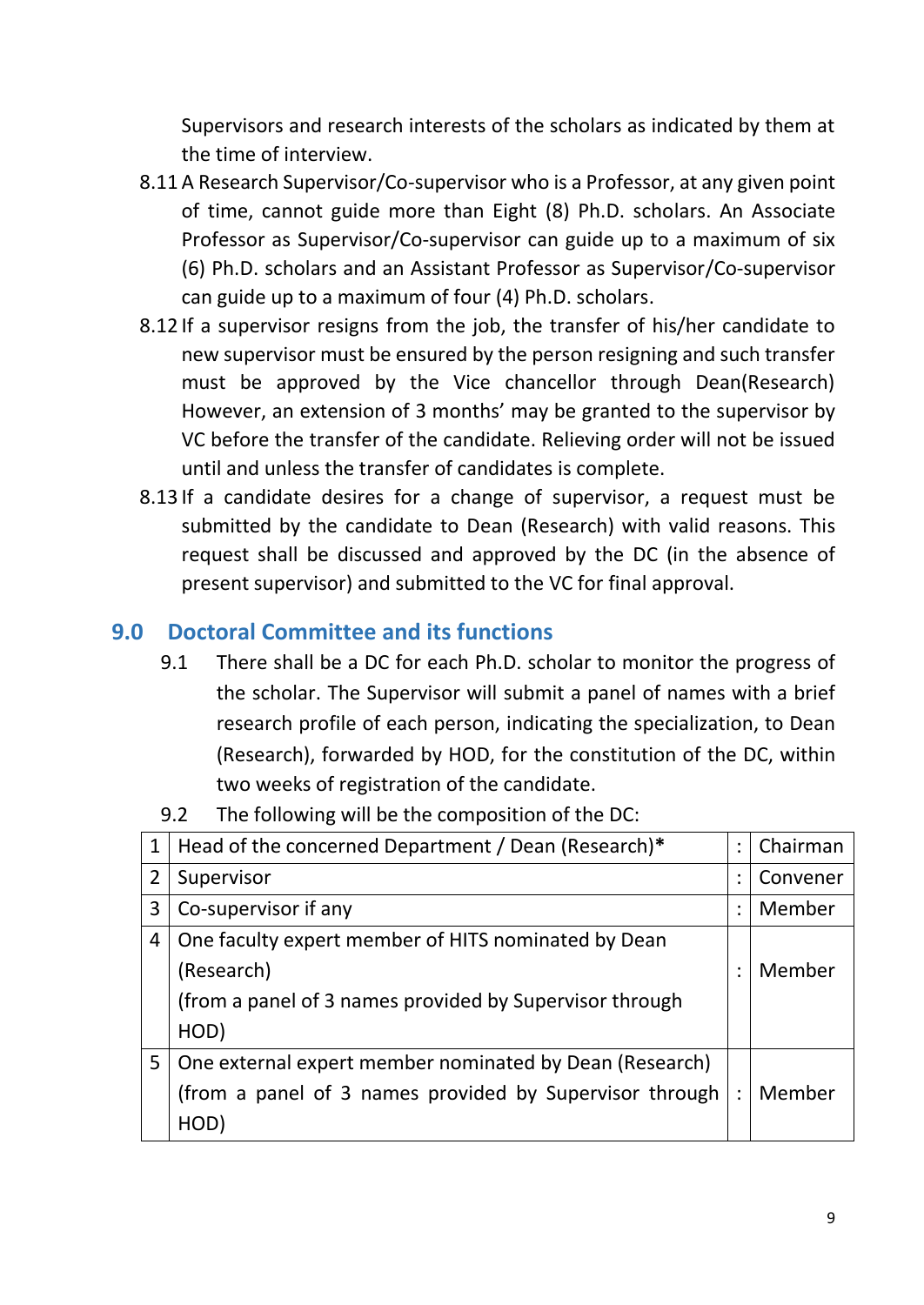**\*** In case, the Head of the Department is the supervisor, a Senior Professor will be nominated by the Dean (Research) to be the Chairman of the DC. Further, the Dean (Research) shall be the Chairman of the DC in case the period of research of the scholar exceeds 48 months from the date of registration.

- 9.3 In case any member goes on leave exceeding 6 months or resigns or retires from the University, Dean (Research) will nominate another member.
- 9.4 The chairman and convener should ensure that the minutes of the DC meeting is submitted to the Research office on the same day.
- 9.5 The DC is responsible for all research matters connected with the research scholar, including prescribing the course-work, monitoring research progress and conducting appropriate examinations.
- 9.6 The DC meetings will normally be conducted during the regular working days and working hours of the University.
- 9.7 The DC of each scholar must be held once in six months, at the beginning of each semester, to evaluate the progress of the scholar.
- 9.8 The DC meeting can be conducted through online mode, under special circumstances, with prior approval from the VC.
- 9.9 The DC of the scholar shall meet within two weeks from the date of its constitution, where the research scholar will make a presentation on the proposed topic of research. The DC will consider the proposed research topic and prescribe/approve the courses of study in this meeting.
- 9.10 DC shall have the following responsibilities:
	- 9.10.1 To review the research proposal and finalize the topic of research.
	- 9.10.2 To guide the research scholar to develop the study design and methodology of research and identify the course(s) that he/she may have to do.
	- 9.10.3 To periodically review and assist in the progress of the research work of the research scholar.

#### <span id="page-9-0"></span>**10.0 Course Work**

10.1 A minimum of four courses, relevant to the area of research shall be prescribed by the DC. One of the courses should compulsorily be on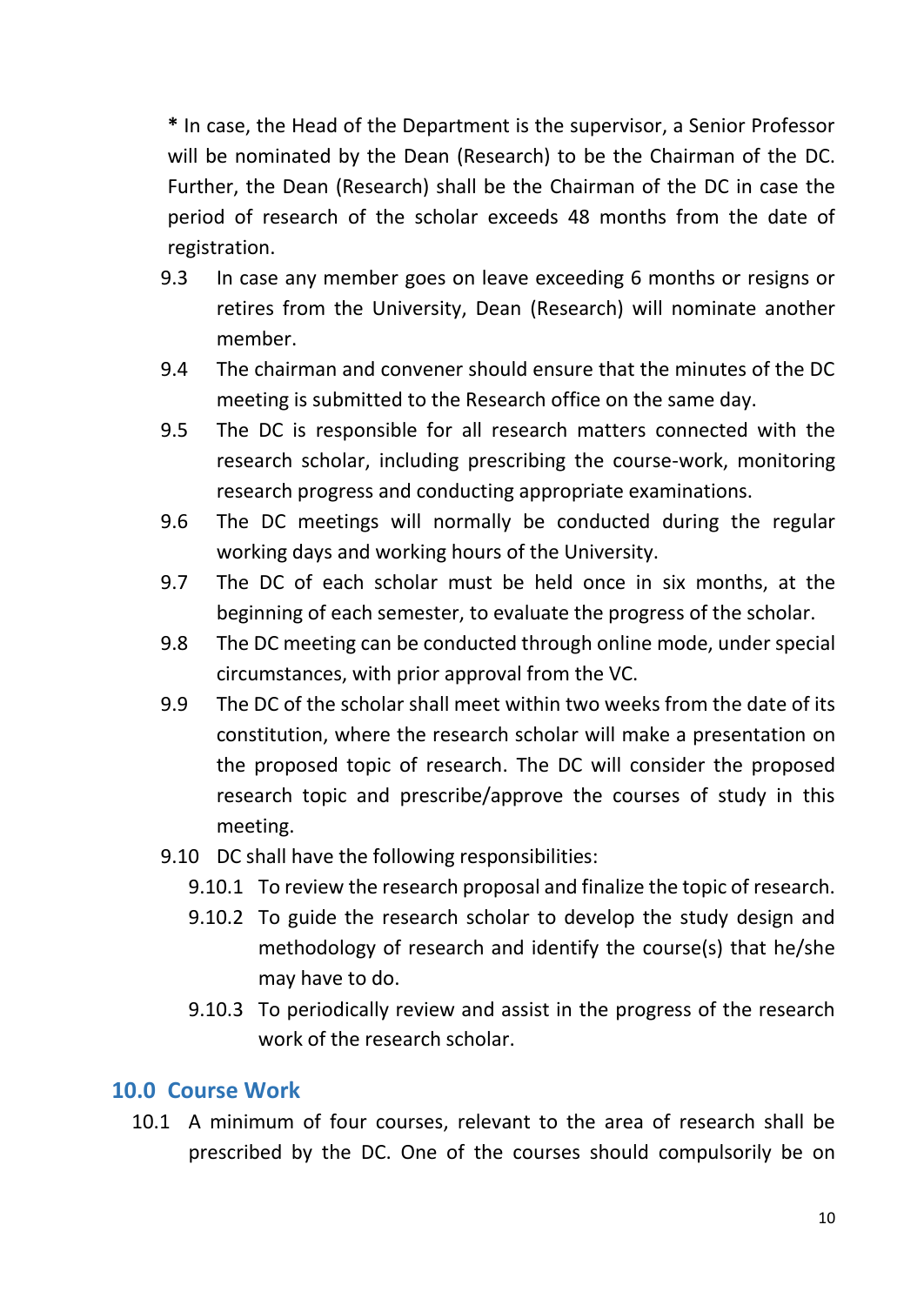Research Methodology, provided the scholars have not undergone such course work in their PG programme.

- 10.2 The credits assigned to the Ph.D. course work shall be a minimum of 8 credits and a maximum of 16 credits in total.
- 10.3 Out of the four courses prescribed to the research scholar, two courses may be chosen from existing PG programmes of HITS, the remaining may be newly designed by the DC and duly approved by Board of studies. One among the four can be in directed self-study / elective mode/ MOOC approved by the DC.
- 10.4 All candidates admitted to the Ph.D. Programmes shall be required to complete the course work prescribed by the department during the initial one or two semesters.
- 10.5 One semester Residency is mandatory for Ph.D. Part time external scholars.
- 10.6 The Ph.D. scholar shall obtain a minimum CGPA of 6.5 in the courses prescribed for him/her subject to a minimum Grade of "C" in individual subject.
- 10.7 The DC may give credit to courses already undergone by a research scholar in this Institute or other Institutions, provided they are the same or equivalent to those prescribed, and the performance level of the scholar in them meets the minimum requirements. The DC may prescribe additional courses for research scholars wherever found necessary.

#### <span id="page-10-0"></span>**11.0 Comprehensive Examination**

- 11.1 On successful completion of the course work, the Comprehensive Examination Committee constituted by the Dean (Research) will conduct a comprehensive examination (written-cum-oral) for the scholar. This will test the knowledge of the scholar in the fundamentals of the broad area of specialization and the course work undergone by him.
- 11.2 The Comprehensive Examination Committee will consist of five members nominated by the Dean (Research). The committee will include the candidate's supervisor and members of DC as members. The result of the examination will be conveyed by the Chairman of the comprehensive examination committee to the Dean (Research) either as satisfactory or not satisfactory.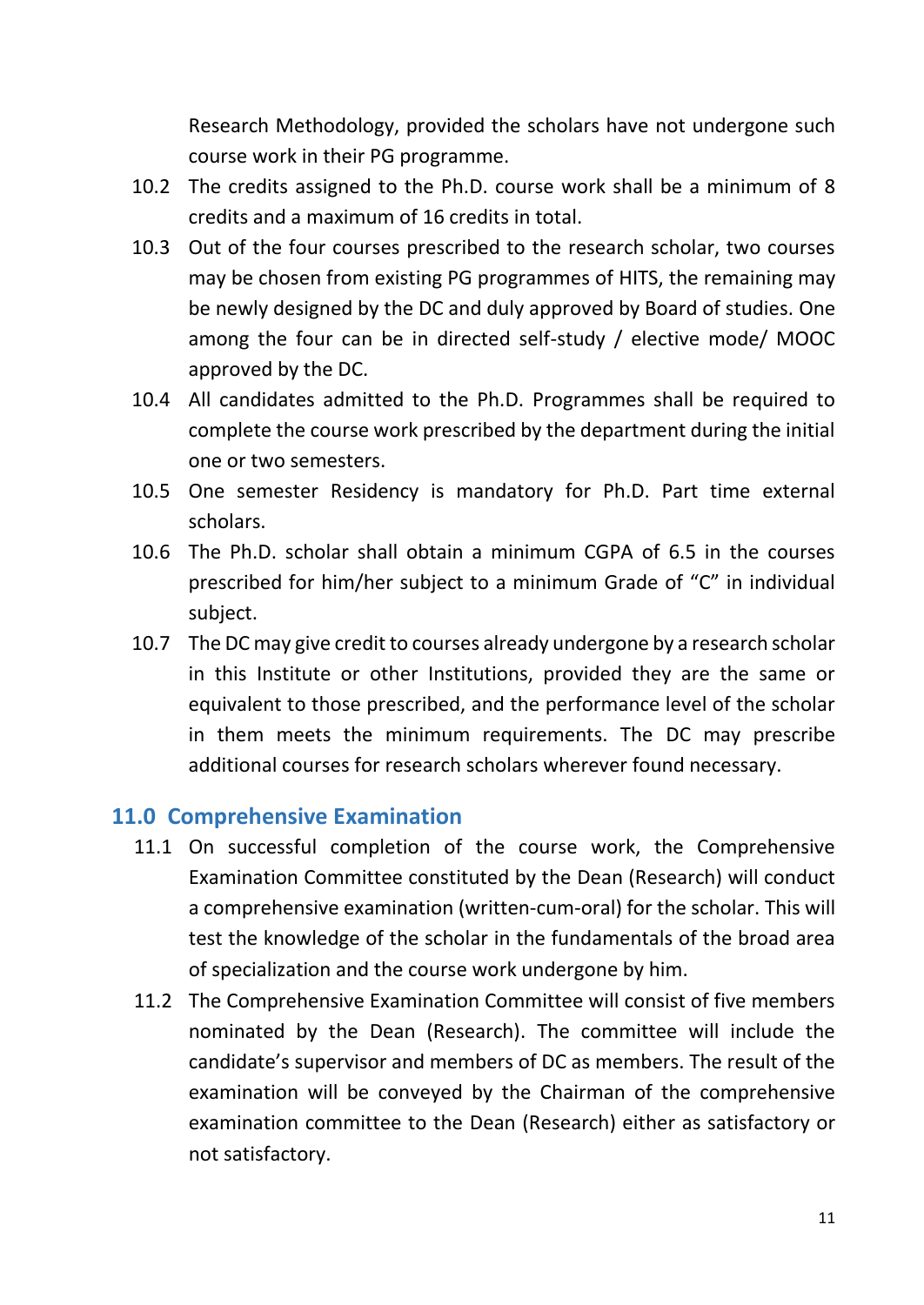- 11.3 The Ph.D. research scholars are expected to complete the Comprehensive Examination successfully within three semesters after their registration. However, for Part-time candidates, the Comprehensive Examination should be successfully completed not later than four semesters after their registration.
- 11.4 If the performance of the scholar in the comprehensive examination in the first attempt is not satisfactory, he will be given one more opportunity to appear for the comprehensive examination within six months of the first attempt. The registration of the candidate who fails in both the attempts will be cancelled.

#### <span id="page-11-0"></span>**12.0 Semester Registration**

- 12.1 All Research scholars whose registration is in force, are required to report in person to the Supervisor at the beginning of each semester, on the stipulated date, till the submission of their thesis.
- 12.2 The prescribed registration form, copy of annual fee receipt for every year and minutes of the DC meeting shall be forwarded to the Dean (Research) through the HOD.
- 12.3 The process of semester registration will be completed only after the completion of the progress review by the DC and submission of the minutes of the meeting.

#### **13.0 Progress Report**

- <span id="page-11-1"></span>13.1 The research scholar should submit the progress report every six months duly verified by the Supervisor(s) and counter checked by the HOD, after review by DC. This will be submitted by the research coordinator of the department to the Research office.
- 13.2 The progress made by a research scholar shall be reviewed by the DC once in every six months.
- 13.3 Continuance of registration and award/continuance of scholarship/Research Assistantship will be based on the recommendation of the DC.
- 13.4 In the case of research scholars working on part time basis, the DC will pay particular attention to the quantum of effort put in by the scholar towards doctoral studies and progress.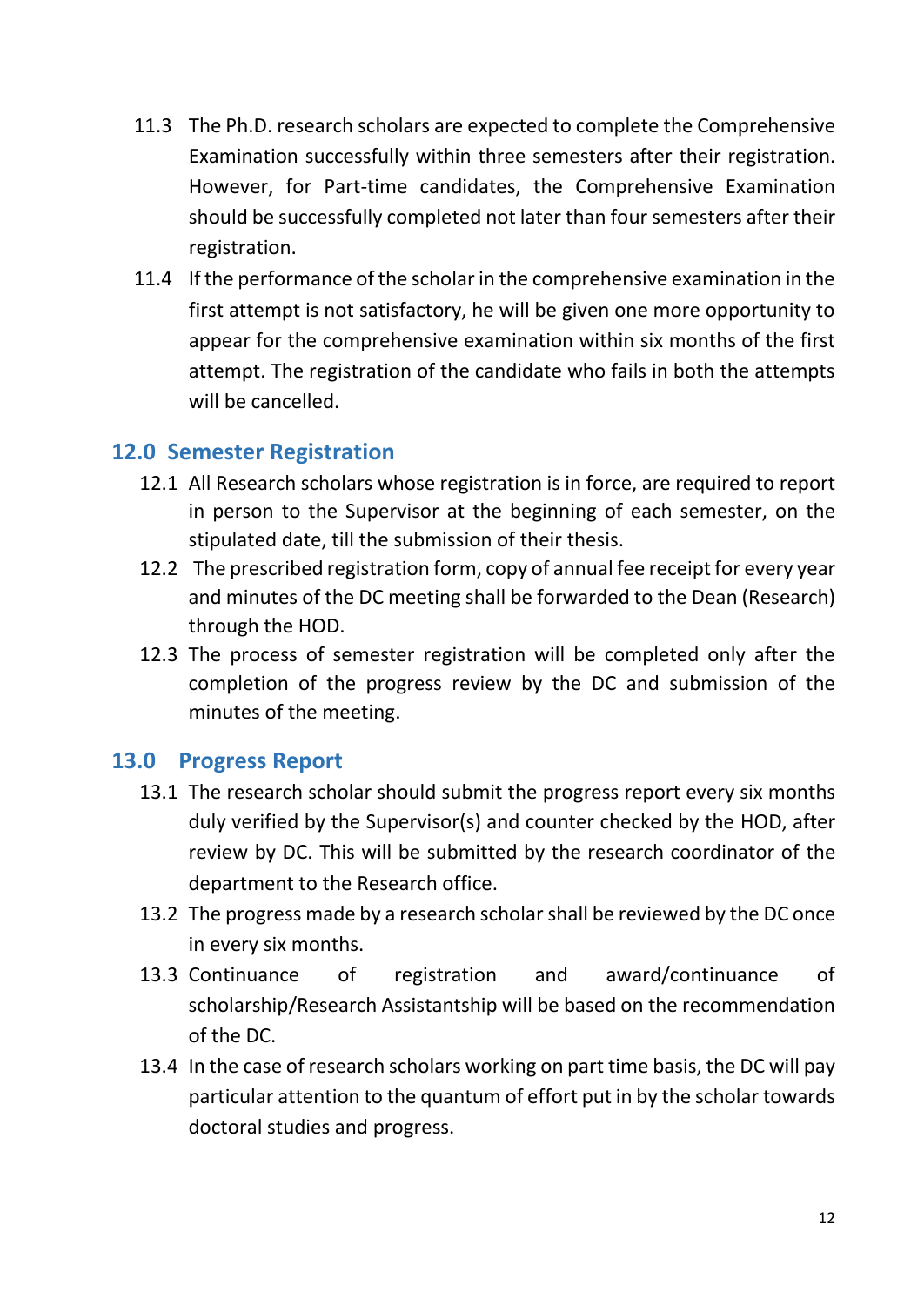13.5 Inadequacy of effort/progress can be a reason for cancellation of registration.

## <span id="page-12-0"></span>**14.0 Conversion from Full Time to Part Time**

Full Time Ph.D. Scholars who get job offer in an Industry/Institute will be allowed to convert from Full Time to Part Time registration on their request, based on the recommendations of the DC, if they have completed the following:

- (a) Course work
- (b) Comprehensive examination.

The scholar has to pay the fees as applicable to current Part time scholars. The renewal of their registration for every year/semester however, will be considered only if the DC finds his/her progress to be satisfactory and recommends continuance of registration.

#### <span id="page-12-1"></span>**15.0 Duration of Program**

- 15.1 The minimum duration for the Ph.D. programme will be three years from the date of registration and maximum duration will be six years for both full time and part time scholars. If the scholar has completed M. Phil, the minimum duration will be 2 years for both the categories.
- 15.2 Women candidates and Persons with Disability (more than 40% disability) may be allowed a relaxation of two years in the maximum duration. In addition, women candidates may be provided Maternity Leave/Child Care Leave once in the entire duration of Ph.D.
- 15.3 In exceptional cases, on the recommendation of the DC and a committee constituted by VC, the minimum duration may be reduced by one year with the approval of the VC and the matter will be reported to Board of Management.

#### <span id="page-12-2"></span>**16.0 Extension of Maximum Duration**

16.1 A maximum period of one year beyond the maximum stipulated time may be granted by the VC, six months at a time, to enable the research scholar to complete the work, conduct the synopsis meeting and submit the thesis.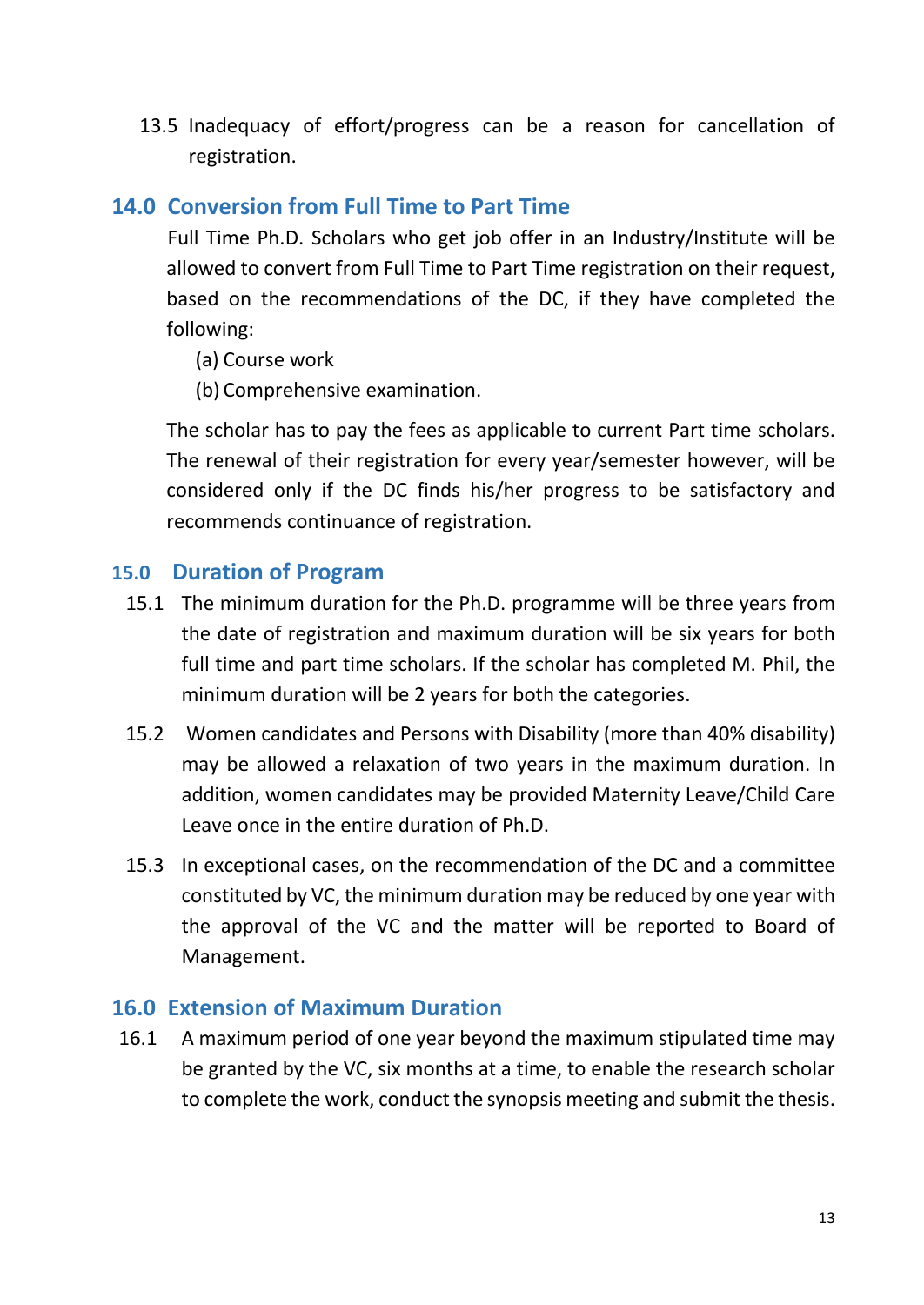- 16.2 If the research scholar fails to submit the thesis within the extended period of one year beyond the maximum, the registration of the candidate shall be cancelled.
- 16.3 The scholar has to pay the current fees and fees for extension period as applicable.

# <span id="page-13-0"></span>**17.0 Cancellation of Registration**

The registration is liable for cancellation with one-week prior notice to the. Research Scholar for the following reasons:

- 17.1 The scholar has not paid the prescribed annual fees within the stipulated time.
- 17.2 Two consecutive six monthly progress reports are not submitted or found to be unsatisfactory by the DC.
- 17.3 The scholar submits an application for withdrawal from the program.

In all the above cases, the fees paid by the scholar shall not be refunded.

## <span id="page-13-1"></span>**18.0 Requirements for the conduct of synopsis meeting**

Upon satisfactory completion of the research work the scholar can conduct the synopsis meeting if they have completed the following

- 18.1 Course work.
- 18.2 Comprehensive examination.
- 18.3 Pre synopsis Seminar presentation which should be open to all faculty members and research scholars for receiving feedback and comments.

#### 18.4 **Publications**

- 18.4.1 For Engineering & Technology, Science, Architecture, Management
	- 18.4.1.1 Proof of publishing at least two papers in peer reviewed journals which should be Indexed in Scopus/ SCI/WOS (SCIE, SSCI, AHCI) databases.
	- 18.4.1.2 In addition, scholars must submit the proof of presenting the research findings in two international conferences, the proceedings should be indexed in Scopus/ SCI / WOS (SCIE, SSCI, AHCI) databases

or

Two more publications in peer reviewed journals which should be Indexed in Scopus/ SCI / WOS (SCIE, SSCI, AHCI) databases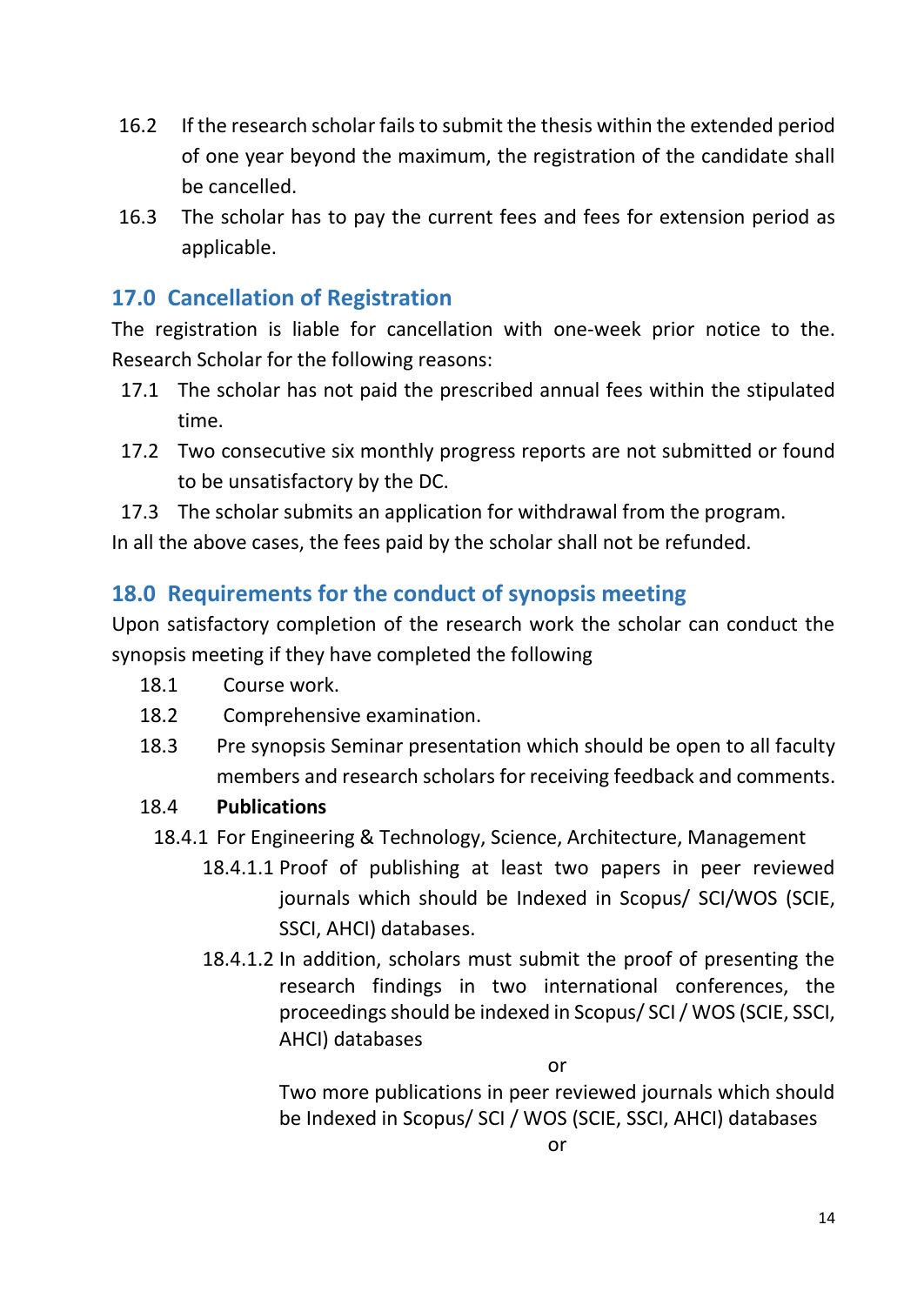One Indian Patent under publication stage will be also considered as publication in lieu of conference proceedings.

- 18.4.2 For Liberal arts, Physical Education, Languages, Law, Library Science, Fashion Design
	- 18.4.2.1 Proof of publishing at least two papers in peer reviewed refereed journals. The refereed journal list will be decided by a committee constituted by VC.
	- 18.4.2.2 In addition, scholars must submit the proof of presenting the research findings in two international conferences of repute.

or

Two more publications in peer reviewed refereed journals.

- 18.4.3 Publications with affiliation "Hindustan Institute of Technology and Science (Deemed to be University)" only will be considered as meeting the requirement.
- 18.4.4 Publications should necessarily have the research scholar as the first author and the supervisor as the corresponding author.
- 18.4.5 If any of the published papers are blacklisted from Scopus, WOS due to poor quality at any time during the duration of the Ph.D., no credit for blacklisted papers or journals will be provided. Sufficient precaution should be taken to evaluate quality of journals prior to submission.
- 18.5 The synopsis meeting could be conducted after two years and nine months from the date of registration except under clause 15.3.

# <span id="page-14-0"></span>**19.0 Submission of Synopsis**

- 19.1 If the DC approves the research work reported in the synopsis, it shall forward one copy of the approved synopsis to the Research Office
- 19.2 Along with the synopsis the following shall be submitted:
	- 19.2.1Digital copy of synopsis.
	- 19.2.2 The Supervisor shall submit a panel of ten examiners, forwarded by the HOD, which should include:
		- 19.2.2.1 Three foreign examiners from reputed Institutes/University
		- 19.2.2.2 Seven Indian examiners out of which three should be from Universities/Institutes of national importance.
		- 19.2.2.3 Only one examiner can be proposed from one University/Institution.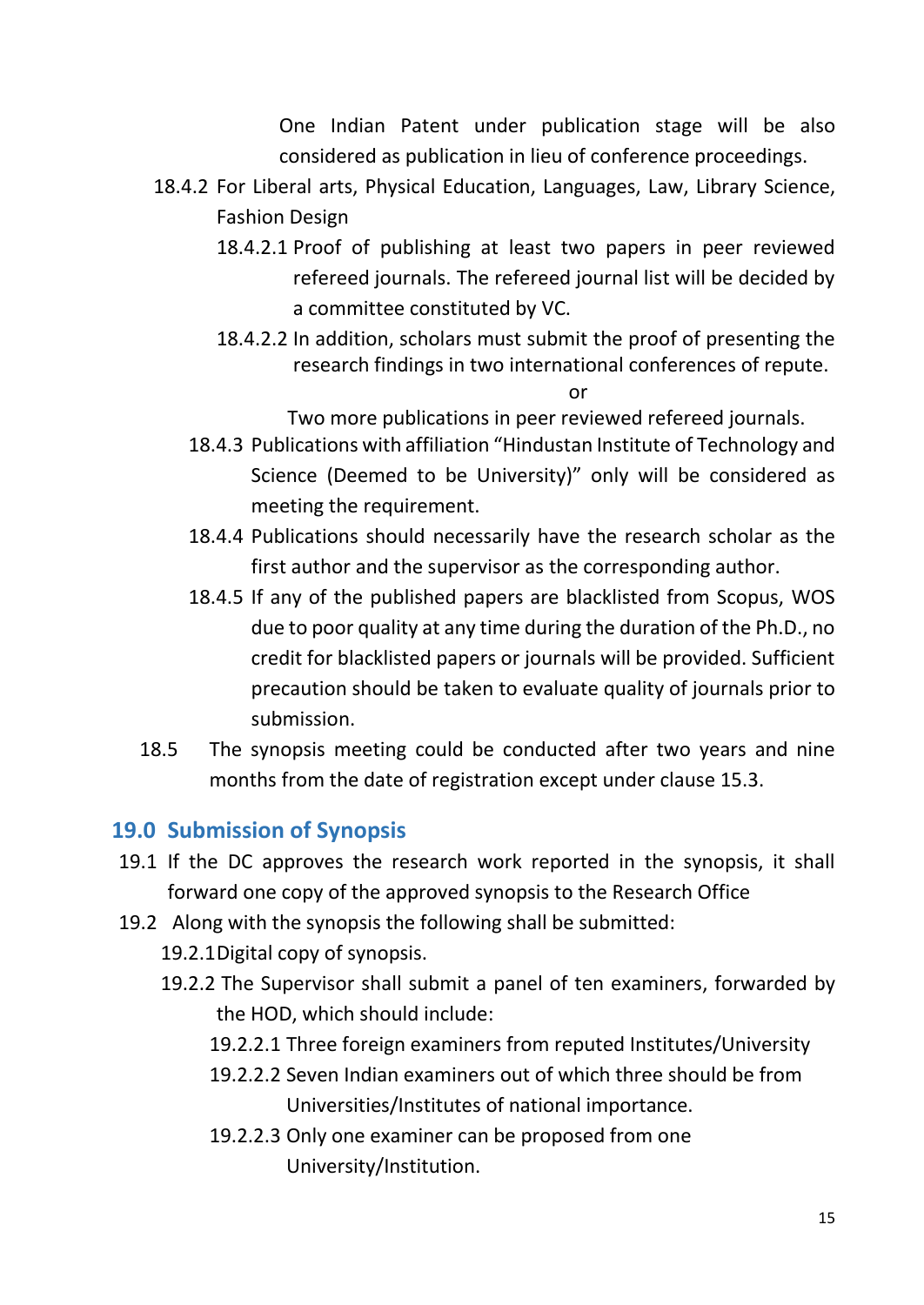- 19.2.2.4 The panel should consist of examiners at the level of Assistant Professor (Grade II) and above / equivalent Scientist grade with good publication record and relevant research area.
- 19.2.3 Copy of the PhD candidacy confirmation certificate.
- 19.2.4 Photocopies of UG and PG Degree Certificates.
- 19.2.5 Synopsis fee receipt.
- 19.2.6 NOC from accounts for the fee payment and progress reports for all the previous semesters till the submission of Synopsis.
- 19.2.7 Copy of Extension order if applicable.
- 19.2.8 Plagiarism Report certificate issued by the Research office.
- 19.3 VC shall select two examiners from the panel, one from abroad and one from within the country, based on the Competency and publication history of the examiner.
- 19.4 Synopsis will be accepted for scrutiny only if the plagiarism is within 10%, excluding self-plagiarism and bibliography, as prescribed by UGC. The Plagiarism check will be done by the Research office using software recognized by HITS.

#### <span id="page-15-0"></span>**20.0 Submission of Thesis**

- 20.1 The research scholar shall submit three copies of the thesis along with a digital copy, prepared in accordance with the format and specification prescribed by HITS, within three months of acceptance of the synopsis.
- 20.2 Along with the thesis copies, three copies of the abstract of the thesis, in about 600 words, shall also be submitted.
- 20.3 Thesis will be accepted for scrutiny only if the plagiarism is certified to be within 10%, excluding self-plagiarism and bibliography, as prescribed by UGC. The Plagiarism check will be done by Research office using software recognized by HITS.
- 20.4 The scholar is permitted to submit the thesis after the completion of a minimum of 36 months from the date of registration, except under clause 15.3.
- 20.5 In extraordinary circumstances, an extension of three months for the submission of thesis may be permissible with the recommendation of the DC and approval of the VC.
- 20.6 If the thesis is not submitted within the maximum duration which includes the extension period of six months, the scholar has to reregister and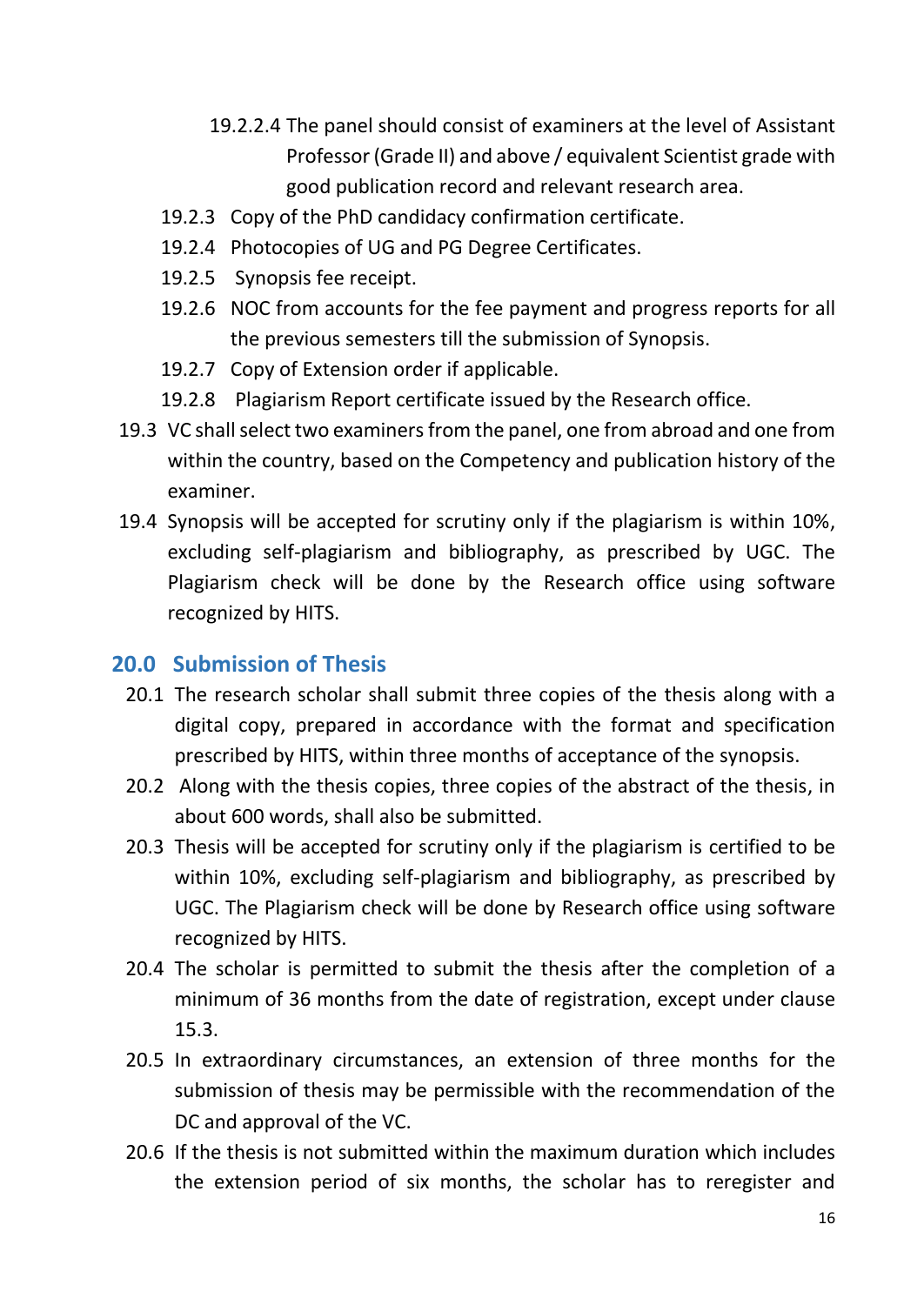conduct the synopsis meeting and submit the synopsis and thesis immediately

#### <span id="page-16-0"></span>**21.0 Thesis Evaluation**

- 21.1 The Ph.D. thesis submitted by the research scholar shall be evaluated by the Research Supervisor and at least two external examiners, who are not in employment of HITS. One examiner may be from any of the Government recognized Universities / research Institutes with high standards of academic research and excellence within the country and another one examiner may be from universities par excellence outside the country (Refer 19.2.2).
- 21.2 Dean Research is to take such steps as necessary to receive the reports from the examiners as quickly as possible, preferably within six months.
- 21.3 The examiners will be requested to send in the prescribed form their reports within three months from the date of receipt of the thesis.
- 21.4 The examiner shall include in his report an overall assessment of the thesis and state his recommendation in one of the following categories:
	- a. Recommended for the award of the degree of Doctor of Philosophy: Highly commended / commended.
	- b. Recommended for the award of the degree of Doctor of Philosophy subject to revision being incorporated in the thesis as mentioned in the report which may be verified by the Viva-voce committee.
	- c. Revision required as mentioned in the report and the revised thesis to be sent to him for final recommendation.
	- d. Rejected.
- 21.5 The examiner in his report of 200 to 300 words shall indicate the standard attained in case of category 21.4 (a), the nature of revision required in case of categories 21.4(b) and 21.4(c) and the reasons for rejection in case of category 21.4(d).
- 21.6 If both the examiners recommend the award of the degree, the thesis shall be provisionally accepted.
- 21.7 If both the examiners recommend rejection, the scholar will be given a chance to revise and resubmit the synopsis and thesis after review and approval by the DC. If this resubmitted thesis is also rejected, then the registration of the scholar will stand cancelled.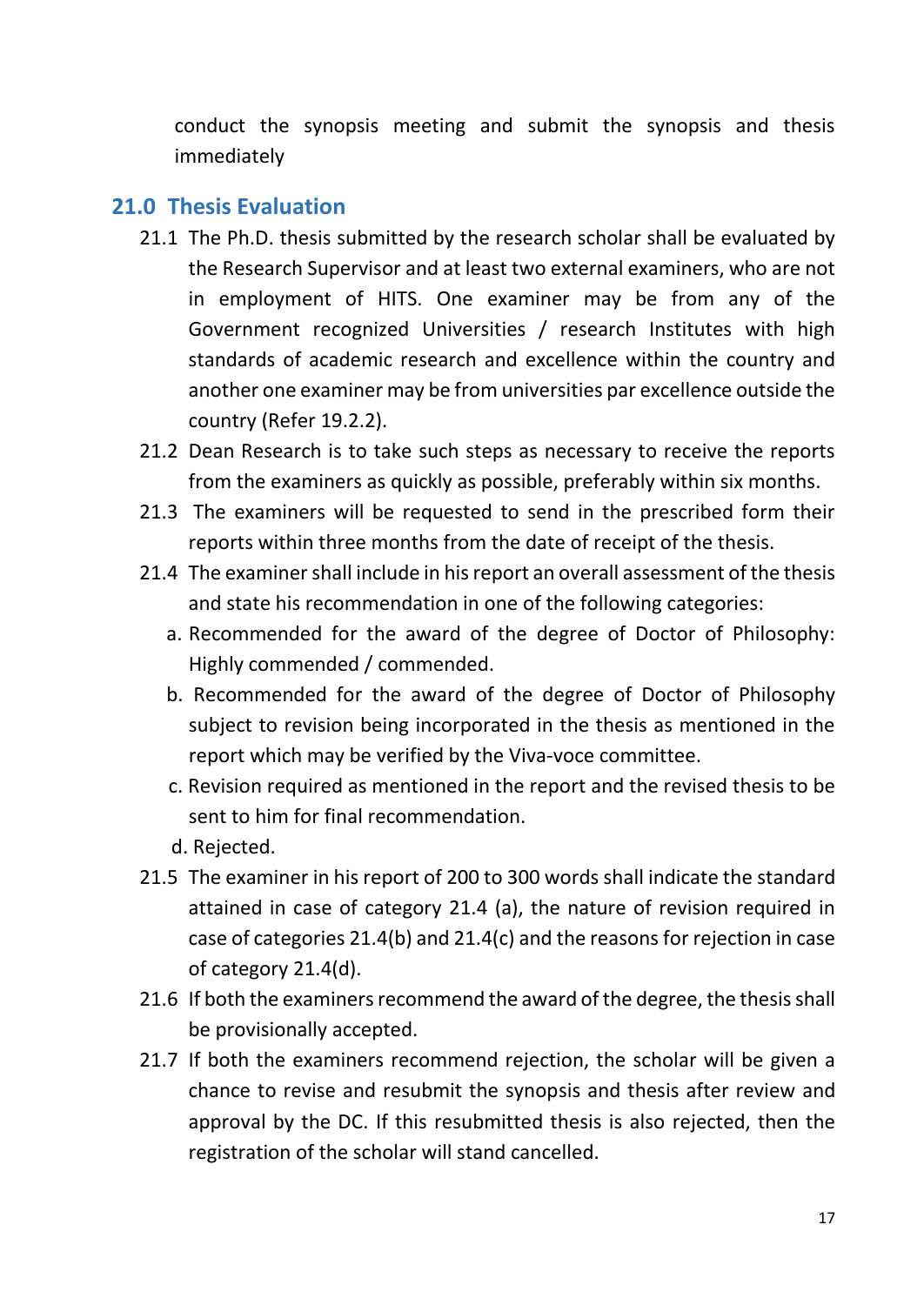- 21.8 If one examiner recommends the award of the degree while the other recommends rejection, then the thesis shall be referred to a third examiner to be nominated by the VC from the original list submitted (19.2.2). If two of the three examiners recommend the award, the thesis shall be provisionally accepted. If two of the examiners recommend rejection, the thesis shall be rejected and the registration of the scholar will stand cancelled.
- 21.9 If the recommendation from any examiner is as per category 21.4(c), then the scholar will be asked to revise the thesis as required and resubmit the thesis within 6 months. The revised thesis will be referred to the same examiner for his final recommendation.
- 21.10 Individual cases not covered by any of the above clauses shall be referred to the Vice- Chancellor for his final decision.

#### <span id="page-17-0"></span>**22.0 Viva - Voce Examination**

- 22.1 Vice-Chancellor shall constitute the Viva-Voce Examination Board as follows:
	- a) Supervisor of the Candidate : Convener
	- b) Indian Examiner of the thesis : Member
	- c) Foreign Examiner if available online/ an : Member expert from the panel in (19.2.2)
	- The DC members of the Research Scholar will be invitees to the Viva-Voce examination.
- 22.2 The Viva-Voce examination will normally be conducted during the regular working days and working hours of the University.
- 22.3 The Viva-Voce examination can be conducted through online mode under special circumstances, with prior approval of the VC.
- 22.4 The Viva-Voce Board will ensure that the candidate has carried out the revisions, if any, pointed out by the thesis examiners. They will examine the scholar on his thesis work, in particular, on the questions if any raised in the thesis evaluation reports. The Viva-Voce Board will evaluate the candidate's performance as either satisfactory or otherwise.